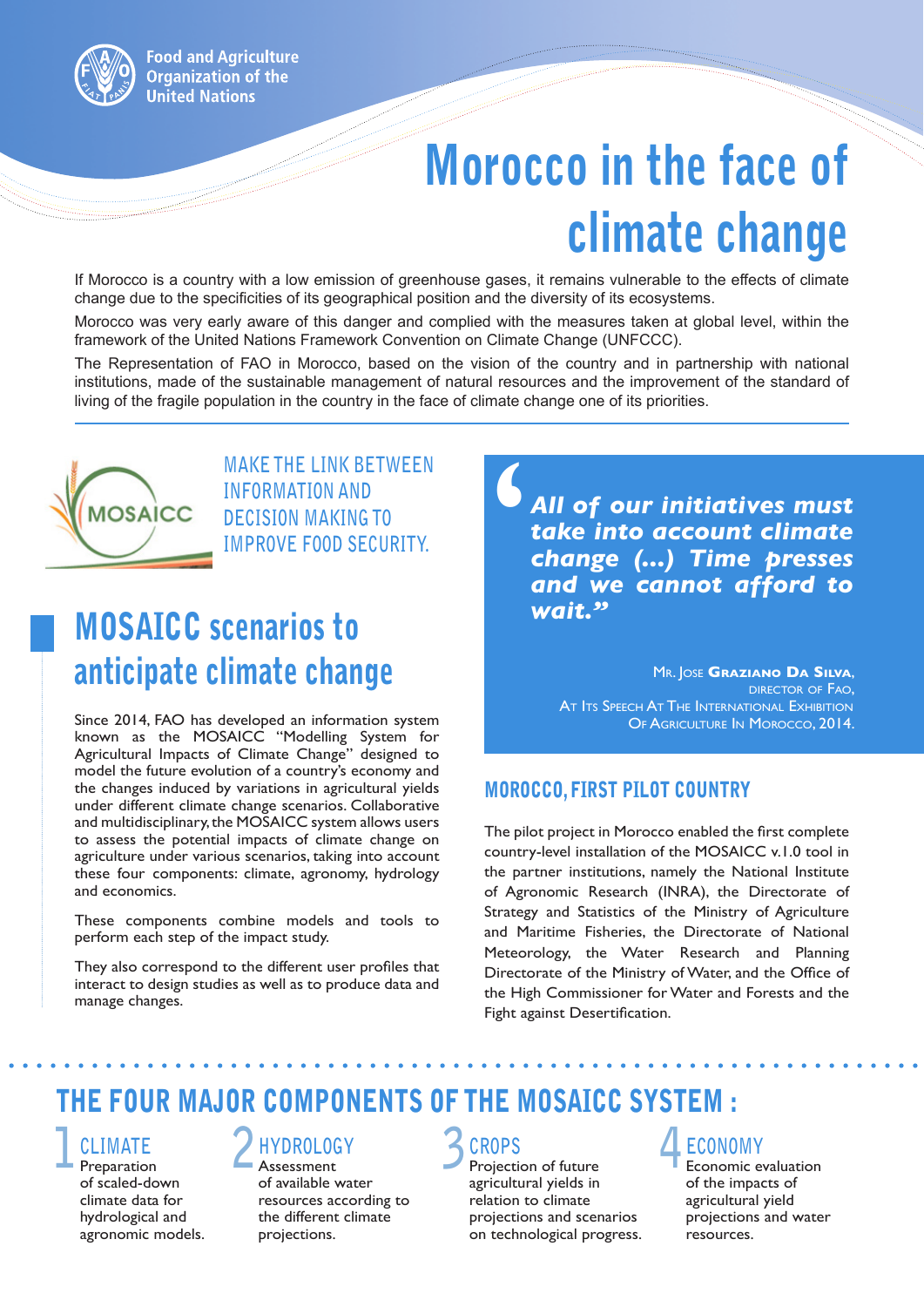#### **THE FIGURES OF CLIMATE CHANGE IN MOROCCO**

#### **TEMPERATURE INCREASE**

- ► **From 1.1 to 1.6 ° C in 2030**
- ► **From 2.3 to 2.9 ° C in 2050**
- ► **And from 3.2 to 4.1 ° C in 2080**

#### **DECREASE OF PRECIPITATION**

- ► **Of 14% in 2030**
- ► **From 13 to 30% in 2050**
- ► **From 21 to 36% in 2080**

**Currently, annual fluctuations in precipitation explain 75% of the interannual variability of the Gross Domestic Product.** 

**The IPCC report estimated that in 2050 climate change will affect water shortages in the North African region by 22%, while 78% of the increase in water shortages will be attributed to socio- economic issues.**



**With 83% (7.2 million hectares) of agricultural land that is not irrigated, yields of major crops suffer very significant variations due to the high variability of rainfall and a high frequency of droughts.**



MOSAICC represents the only multidisciplinary and verified source of climate data in Morocco and a case of great success. In addition to Morocco's Climate Change Competence Center (4C Morocco), MOSAICC has been included in the Nationally Determined Contribution under the United Nations Framework Convention on Climate Change as a driving force for the mobilization of Morocco to make its territory and civilization more resilient to climate change while ensuring a rapid transition to a lowcarbon economy. MOSAICC is also one of the 4 components of the Triple A Initiative launched by Morocco in support of other African countries.

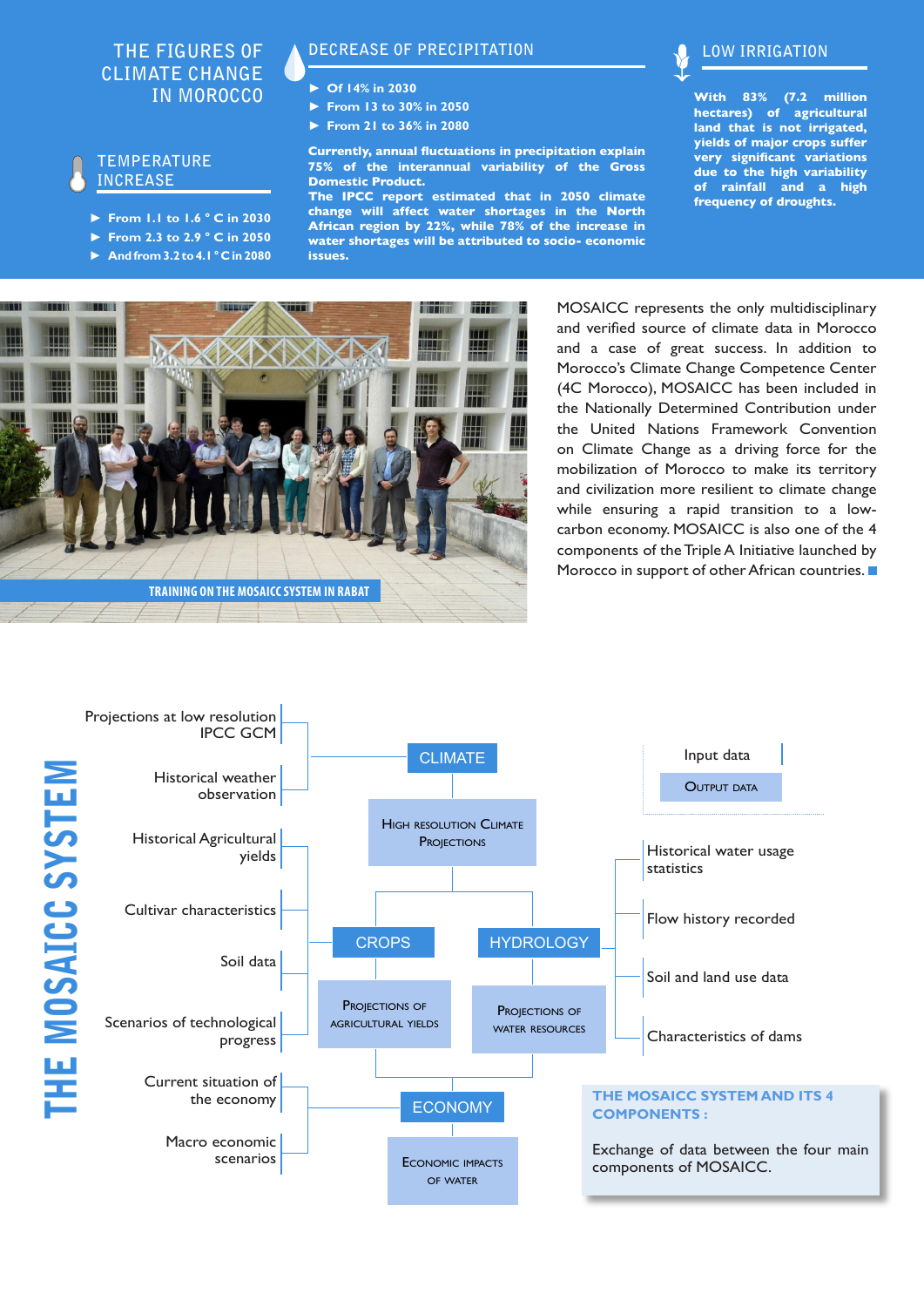![](_page_2_Picture_1.jpeg)

#### FIGHT AGAINST DEFORESTATION

### Participatory watershed management in the Midelt region

#### MOROCCO, A COUNTRY HIGHLY AFFECTED BY THE EROSION

Morocco is among the countries most affected by desertification with an arid and semi-arid climate covering more than 93% of its territory. Like most countries in the African continent, Morocco has been confronted for several decades with climate change.

Indeed, according to the High Commissioner for Water and Forests and the Fight against Desertification (HCEFLCD), the 8.7 million hectares of useful agricultural land available to Morocco would be affected by erosion, i.e. 500 tons of land per the square kilometer in the Middle Atlas and more than 5,000 tons in the Rif. The causes of erosion are manifold : a combination of natural and anthropogenic factors such as irregular rainfall, overgrazing, low vegetation cover, excessive wood harvesting or unsuitable cultivation techniques.

In an attempt to stem this phenomenon, a first pilot interregional project with the objective of combating poverty and desertification through the co-management of watersheds was set up in 2010 and extended to 2015.

Launched by the HCEFLCD with the support of the FAO Representation in Morocco and the financing of the Spanish Agency for International Development Cooperation (AECID), this project targeted the pilot watershed of Outat River.

The success of this project resided in the involvement of all partners and the rural population using natural potential of the environment. Given the success of of the pilot project, of the dynamics initiated in the area and of the coherent and operational associative structure created, the FAO Representation in Morocco wished to extend the project until December 2017.

Thanks to funding from the Swiss Agency for Development Cooperation (SDC), the participatory approach of watershed co-management is being extended to the three neighboring watersheds: River Belahcen, River Adaghwal and River Ansagmir.

This second project aims at reforestation of 2,150 hectares of Aleppo pine, green oak and cypress trees and the distribution of 30,000 fruit plants for the benefit of farmers in the watershed of the Outat River. The six planned dams are supposed to increase the irrigated area from 1,000 to 2,300 hectares and to allow the retention of 1,400 tons of sediments.

COP 22

![](_page_2_Picture_14.jpeg)

Morocco requested technical support from FAO for the preparation of the COP 22 held in Marrakech in November 2016.

The support role for the Moroccan Presidency of COP 22 which FAO was invited to play has been deployed throughout 2016 and in particular in the preparation of a roadmap for the Strengthened Action in Favor of Forests in the Mediterranean-Sahel Region in the Context of Climate Change (ARF Initiative) which Morocco presented to the COP 22 and in the accompaniment for the launching of the "Triple A", "Durable Oasis" and "Blue Belt" Initiatives.

An FAO Technical Cooperation Program was approved for the technical capacity building of the Morocco Climate Change Competence Center (4C-Morocco), to which the Ministry of Environment delegated some of the preparatory activities for this global event and the responsibility of supporting other African countries in the preparation of their National Adaptation Plans (NAPs) and Nationally Determined Contributions (NDCs) under the United Nations Framework Convention on Climate Change (UNFCCC).

At COP 22, FAO launched a Global Framework to address water scarcity in agriculture and co-organized three high-level action-oriented events on forests, on oceans and on agriculture and food security. Its experts participated in events and round tables by promoting innovative solutions to reduce the impacts of climate change on forests, agriculture and fisheries.